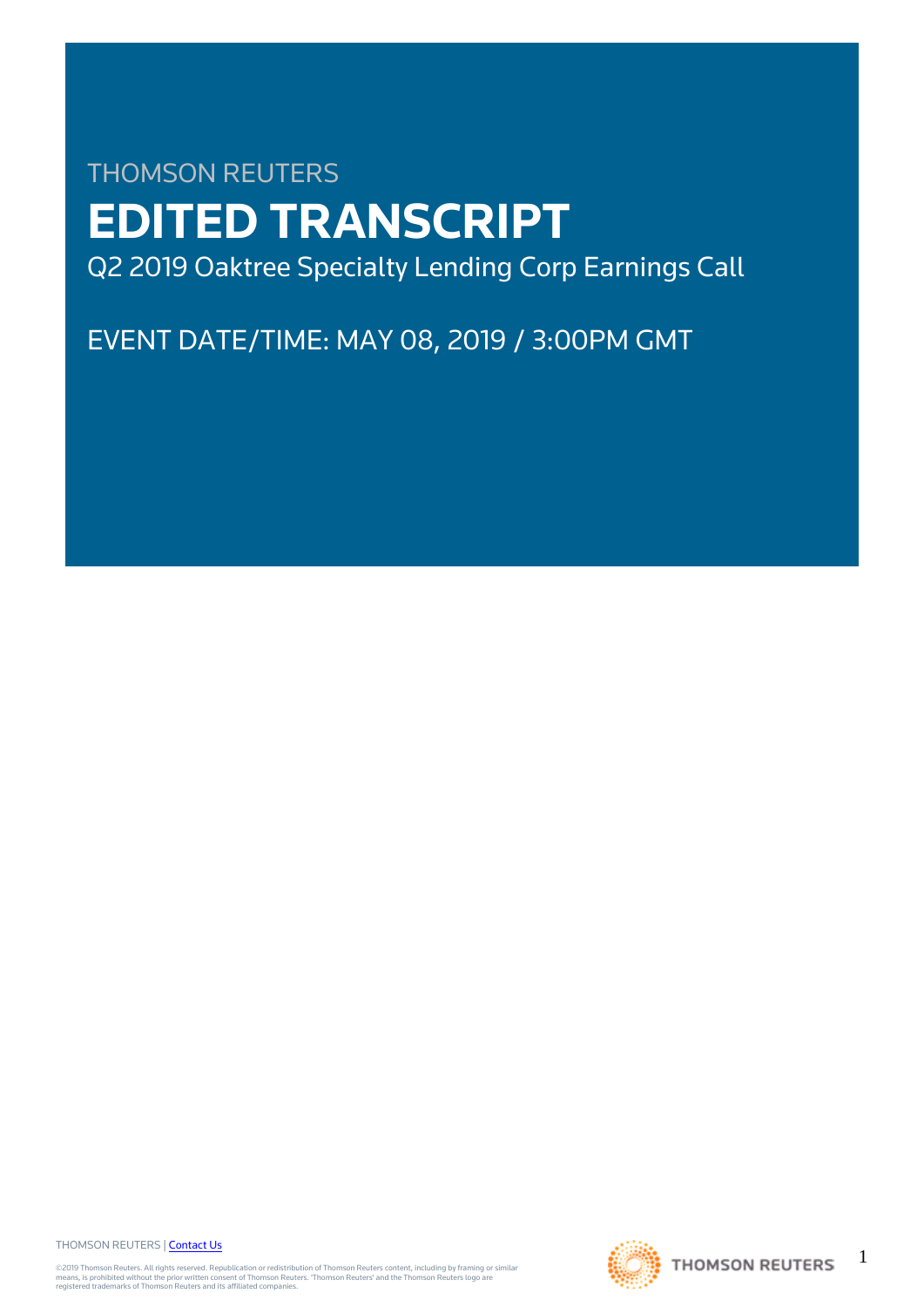## **CORPORATE PARTICIPANTS**

**Edgar Lee** Oaktree Specialty Lending Corporation - CEO & CIO **Mathew M. Pendo** Oaktree Specialty Lending Corporation - COO **Mel Carlisle** Oaktree Specialty Lending Corporation - CFO & Treasurer **Michael Mosticchio** Oaktree Specialty Lending Corporation - IR

#### **CONFERENCE CALL PARTICIPANTS**

**Finian O'Shea** Wells Fargo Securities, LLC, Research Division - Associate Analyst **Richard Shane** JP Morgan Chase & Co, Research Division - Senior Equity Analyst **Ryan Lynch** Keefe, Bruyette, & Woods, Inc., Research Division - MD

#### **PRESENTATION**

#### **Operator**

Welcome, and thank you for joining Oaktree Specialty Lending Corporation's Second Fiscal Quarter 2019 Conference Call. Today's conference call is being recorded. (Operator Instructions)

Now I would like to introduce Michael Mosticchio of Investor Relations, who will host today's conference call. Mr. Mosticchio, you may begin.

## **Michael Mosticchio Oaktree Specialty Lending Corporation - IR**

Thank you, operator, and welcome to Oaktree Specialty Lending Corporation's Fiscal Second Quarter Conference Call. Our earnings release, which we issued this morning and the accompanying slide presentation can be accessed on the Investors section of our website at www.oaktreespecialtylending.com.

Our speakers today are Oaktree Specialty Lending's Chief Executive Officer and Chief Investment Officer, Edgar Lee; Chief Financial Officer and Treasurer, Mel Carlisle; and Chief Operating Officer, Matt Pendo. We will be happy to take your questions following their prepared remarks.

Before we begin, I want to remind you that comments on today's call include forward-looking statements reflecting our current views with respect to, among other things, our future operating results and financial performance. Our actual results could differ materially from those implied or expressed in the forward-looking statements. Please refer to our SEC filings for a discussion of these factors in further detail. We undertake no duty to update or revise any forward-looking statements.

I'd also like to remind you that nothing on this call constitutes an offer to sell or solicitation of an offer to purchase any interest in any Oaktree fund. Investors and others should note that Oaktree Specialty Lending uses the Investors section of its corporate website to announce material information. Accordingly, the company encourages investors, the media and others to visit our corporate website to obtain investor-related materials.

With that, I would now like to turn the call over to Edgar Lee.

#### **Edgar Lee Oaktree Specialty Lending Corporation - CEO & CIO**

Thank you, Mike, and welcome, everyone, to our Second Quarter Earnings Conference Call. We appreciate your interest in OCSL.

In the second quarter, we continued to deliver on our strategic plans producing strong investment performance and results for our shareholders. NAV per share increased \$0.36 or 6% from the previous quarter representing our fifth consecutive quarter of NAV growth. This increase was driven by a combination of factors, including realizing sizable gains due to the monetization of a number of non-core investments and increasing valuations on certain of our equity positions and private loans. Additionally, the broad market rally experienced in the second quarter following the decline in late 2018 led to a healthy rebound in the values of our syndicated loans.

Further, our diversified investment portfolio produced net investment income per share of \$0.13 in the second quarter, up from \$0.12 in



 $\mathfrak{D}$ 

#### THOMSON REUTERS | [Contact Us](https://my.thomsonreuters.com/ContactUsNew)

©2019 Thomson Reuters. All rights reserved. Republication or redistribution of Thomson Reuters content, including by framing or similar<br>means, is prohibited without the prior written consent of Thomson Reuters. "Thomson Re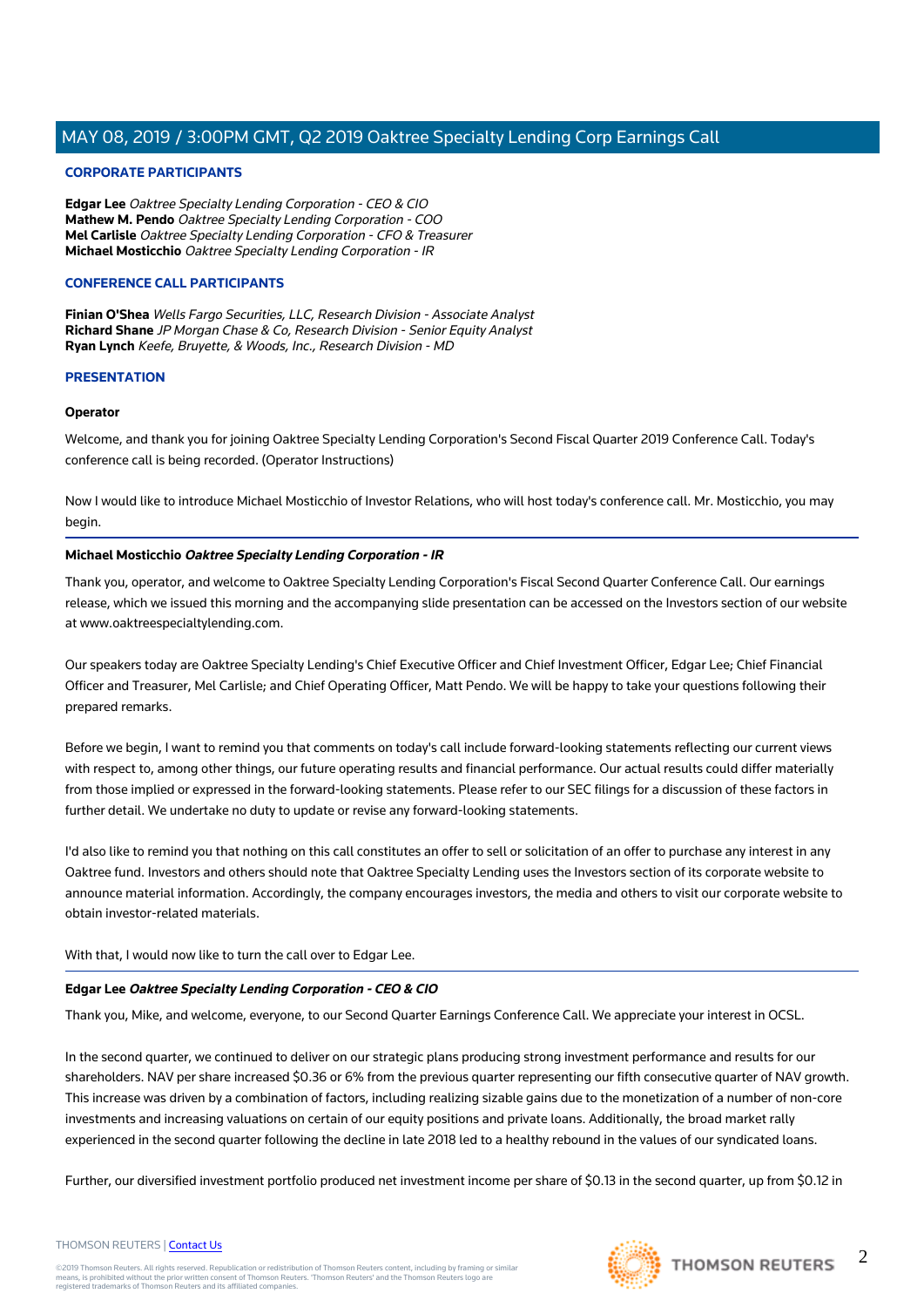the first quarter. Consistent with prior quarters, we continue to defensively position the portfolio and reduce portfolio risk. In the second quarter, we received \$78 million from exits of non-core investments, including \$64 million from Maverick Healthcare Group, which we discussed in detail on last quarter's call. These realizations contributed \$20 million to the increase in NAV. With Maverick, we work with the management team and the private equity sponsor to navigate a successful sale process, and as a result, received par value and accrued interest for the entire investment. This positive outcome for our shareholders demonstrates our abilities to expertly manage underperforming investments and maximize recoveries. We also amended, extended and upsized our revolving credit facility in the second quarter. We received a positive reception from the lending group adding 2 new participants and we successfully lowered our interest rate margin by 25 basis points and extended the maturity by over 2 years. We believe these amendments validate the progress we have made on repositioning the portfolio since taking over management.

Before I go into more detail on our investments and portfolio composition, I'll update you on our view of the middle market lending environment. Following the steep market downturn last December, both equity and credit markets experienced a strong rally in early 2019. This rebound was driven by several factors, including a favorable outlook for corporate earnings, heightened optimism for a potential U.S.-China trade deal, and importantly, messaging from the Federal Reserve that interest rates were unlikely to rise further in the near term. These positive events helped provide support for a broad rally in the credit markets and OCSL's portfolio benefited from a related recovery in loan prices. Although market conditions improved, we also experienced a corresponding return of aggressive competition in direct lending. Borrower-friendly terms have reemerged as funds continue to saturate a marketplace that is experiencing a relatively low level of supply of high-quality investment opportunities.

Notably, much of the direct lending issuance in the quarter was done in sponsor-driven club deals in which a few large investors co-invested in transactions, essentially bypassing the traditional syndication market. Given Oaktree's size and ability to respond quickly, we participated in 2 such transactions. In this competitive environment, we remain highly selective with new originations and, as always, are focused on conservative underwriting and risk management, which are hallmarks of our investment approach.

We believe our defensive posture has and will continue to position the portfolio to preserve capital, while generating attractive risk-adjusted returns. To that end, we continue to place strong emphasis on 5 near-term investment objectives: 1, maintaining diversity across companies and industries; 2, focusing on the top of the capital structure opportunities; 3, lending to larger more diversified borrowers; 4, seeking lower levered borrowers; and 5, maintaining ample dry powder.

At the end of the second quarter, the portfolio was well diversified with a fair value of \$1.5 billion invested across 110 companies. Nearly 80% of the portfolio was invested in senior secured loans. The portfolio is increasingly weighted towards larger middle market companies with approximately 58% of our borrowers generating EBITDAs in excess of \$100 million.

In addition, we continue to target lower-levered companies. The average leverage at our portfolio companies has declined from 5.5x to 4.8x since we began managing the portfolio, while average middle market leverage multiples remained elevated at around 5.4x. While we remain patient and mindful that attractive opportunities will vary from quarter-to-quarter, we are well positioned for growth. We had over \$250 million of liquidity at quarter end, more than enough dry powder to take advantage of new investment opportunities.

Moving on to our portfolio repositioning efforts, non-core positions decreased to \$296 million or 21% of the portfolio, primarily due to the exit of Maverick Healthcare. We also received \$9 million from the exit of one of an equity position in Comprehensive Pharmacy Services, which contributed an additional \$7 million to NAV in the quarter.

Core investments represented over \$1 billion or 79% of the portfolio at March 31, an increase of approximately 50% from the same period 1 year ago. Given our conservative posture and commitment to prudent risk management, we continue to take a highly selective approach to new investments, and therefore, we identified fewer origination opportunities in the second quarter that met our standards. As a result, we originated \$100 million of new investments across 6 transactions, down from \$231 million in the prior quarter. 95% of our originations in the quarter were first lien investments. As mentioned previously, 2 of our investments were in sponsor club deals, where Oaktree's size, reputation and ability to underwrite and fund quickly enabled us to participate. These transactions highlight our ability to source investments from multiple origination channels, including the sponsor-lending market. The remaining 4 new investments were broadly syndicated transactions. The average yield for all our originations was 8.7%, reflecting healthier valuations and more defensive

#### THOMSON REUTERS | [Contact Us](https://my.thomsonreuters.com/ContactUsNew)

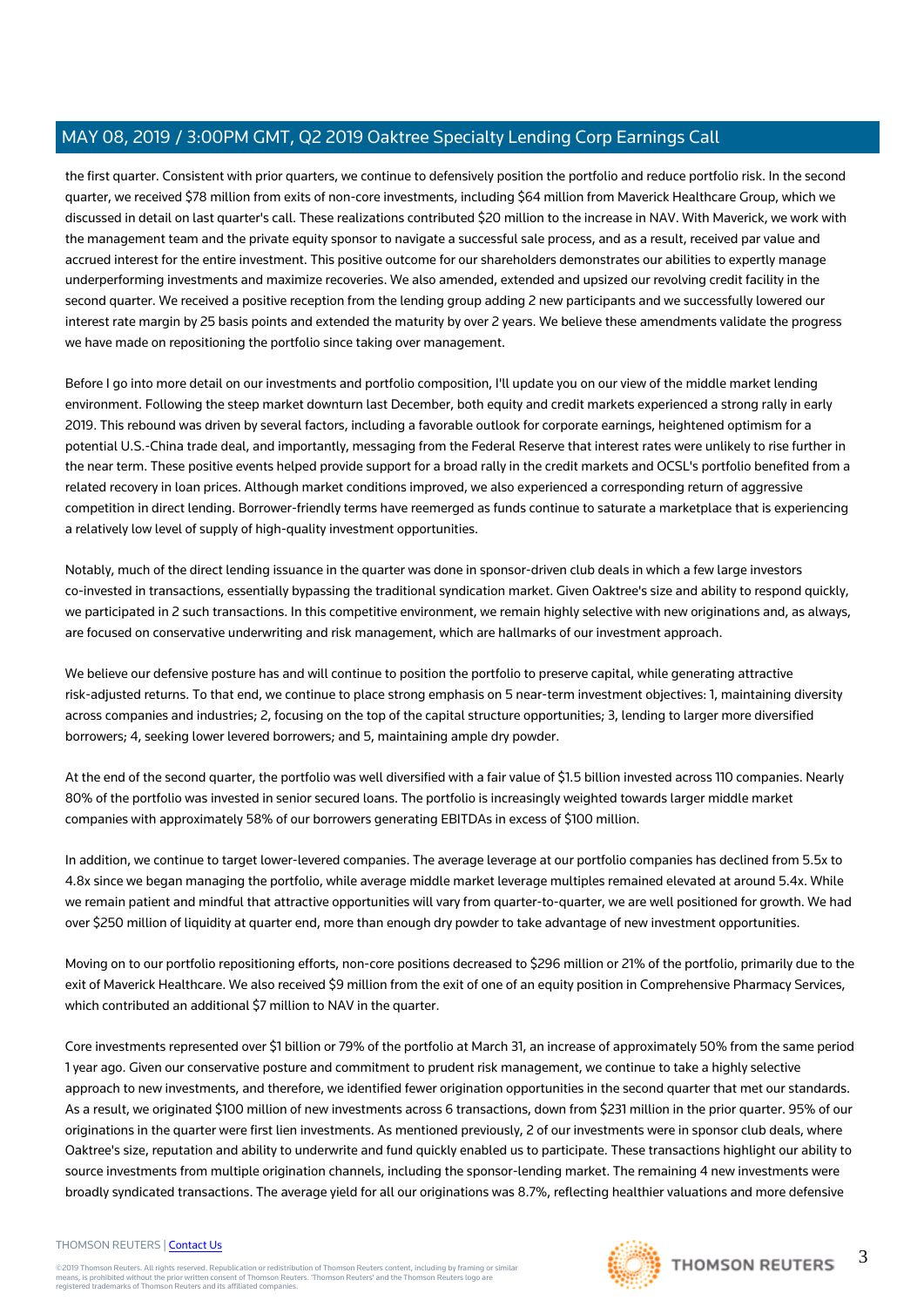## investments.

In summary, we are very pleased with our strong second quarter results. Our portfolio was positioned appropriately for where we are in the economic cycle. We also remain well capitalized with ample liquidity to take advantage of new investment opportunities in our pipeline. Oaktree's platform is a significant competitive advantage for OCSL. Its scale, relationships and broader reach bolster our abilities to identify and assess investments that lead to strong risk-adjusted returns for our shareholders.

## With that, I'd like to turn the call over to Mel to discuss our financial results in more detail.

## **Mel Carlisle Oaktree Specialty Lending Corporation - CFO & Treasurer**

Thank you, Edgar. OCSL reported another quarter of solid earnings. Net investment income was \$17.7 million or \$0.13 per basic and diluted share. This compared to \$17.3 million or \$0.12 per share last quarter. Total investment income of \$38.2 million was consistent with the first quarter and up 10% from the second quarter of 2018. Contributing to the strong investment income was OID accretion of \$6 million, mainly related to our first lien term loan with Dominion Diagnostics.

PIK interest income increased to \$2.3 million, primarily due to income from Maverick and our investment in Alvotech. Dividend and fee income, when combined, was consistent between quarters.

Total operating expenses were up \$5.9 million from last quarter, mostly driven by higher management and incentive fees due to improved financial performance. In addition, like the first quarter, we accrued Part II incentive fee expense of \$8.2 million, all of which was included as part of the accrued waiver. Excluding management fees and incentives, our operating expenses were down \$750,000 from the prior quarter, driven by lower administrator expense and professional fees.

Moving to credit quality - as of March 31, 6.1% of our debt investments at fair value were on nonaccrual status, down from 9.6% for the prior quarter. The decrease was mainly due to the exit of Maverick.

Turning to net asset value. NAV increased to \$6.55 per share from \$6.19 per share on December 31, mainly due to 3 factors: first, the realized gains we recorded from our noncore exits;second, increased valuations on several private loans and equity positions; and third, the increased valuations on our syndicated loan portfolio.

Moving on to leverage - our leverage ratio decreased to 0.64x from 0.70x on December 31, reflecting our very selective approach to new investments as well as growth in NAV. Investment fundings in the quarter were \$111 million and we received \$121 million of proceeds from prepayments, exits and other pay downs. In February, as Edgar mentioned, we amended, extended and increased the size of our credit facility. Total capacity, including additional commitments made subsequent to quarter end, is now \$700 million, up \$100 million and we were successful in lowering the interest rate by 25 basis points.

On March 1, our 2019 notes matured and we paid off the remaining balance of \$229 million. We funded this maturity with incremental borrowings on the credit facility. Our next unsecured debt maturity is 5 years away when the \$75 million 2024 notes are due. As of March 31, total debt outstanding was \$598 million and had a weighted average interest rate of 5.1%, down from 5.3% in the prior quarter.

Cash and cash equivalents were \$13 million at quarter end, and we had \$275 million of undrawn capacity on revolving credit facility, including commitments made subsequent to quarter end.

Shifting now to the Kemper joint venture - as of March 31, the JV had \$347 million of total assets invested in senior secured loans to 49 companies. This compared to \$310 million of total assets invested in 43 companies last quarter. Leverage at the JV was 1.3x at March 31, up from 1.0x last quarter due to the growth in the portfolio. The JV credit facility had \$15 million of undrawn capacity at quarter end.

## Now I will turn the call over to Matt.

#### THOMSON REUTERS | [Contact Us](https://my.thomsonreuters.com/ContactUsNew)

©2019 Thomson Reuters. All rights reserved. Republication or redistribution of Thomson Reuters content, including by framing or similar<br>means, is prohibited without the prior written consent of Thomson Reuters. "Thomson Re



 $\Delta$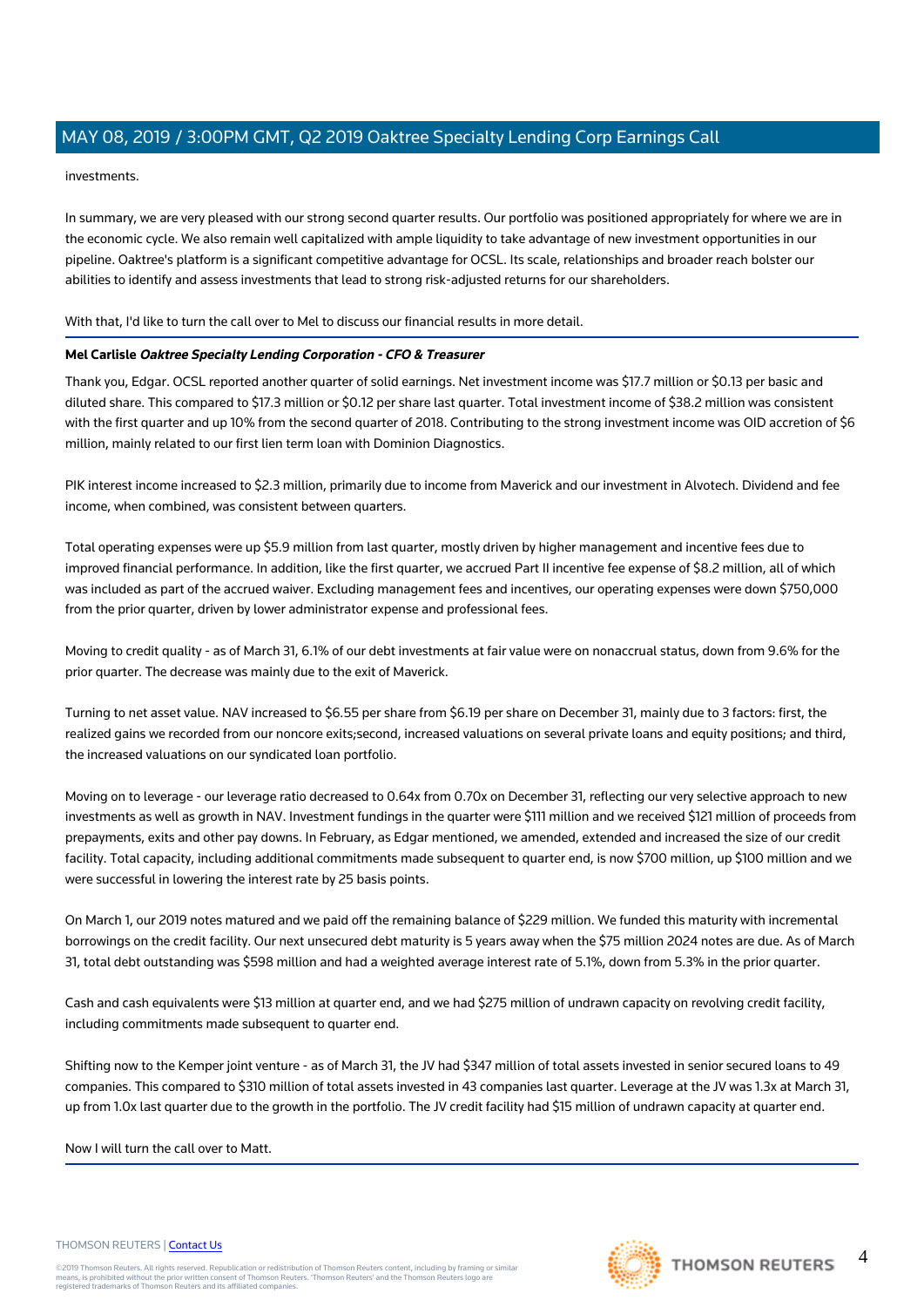## **Mathew M. Pendo Oaktree Specialty Lending Corporation - COO**

Thank you, Mel. We continue to build momentum and position OCSL for stronger returns. As we outlined on previous calls, we are executing on multiple initiatives that we believe will increase ROE over time, and our performance over the last 3 quarters has demonstrated our progress in these efforts. Importantly, we continue to rotate out of nonincome-generating investments and build a strong foundation of earning assets. We received proceeds of \$64 million from the exit of Maverick, \$53 million of which was on nonaccrual status at par and \$9 million from one of our equity investments. Our remaining nonincome-generating investments are \$156 million, which represents ongoing opportunity to increase overall portfolio yield.

During the second quarter, we also had \$32 million of lower-yielding, broadly-syndicated loans with yields below LIBOR plus 400 basis points. We intend to replace these investments with higher-yielding proprietary investments over time, further positioning the portfolio for improved yields.

Finally, we are steadily progressing in our efforts to optimize the Kemper JV. The JV added \$62 million in investments across 12 companies during the quarter. All of these were first lien positions. We have over \$100 million of additional investment capacity, assuming we are able to increase leverage up to a longer-term target range of 2.0x. We have plenty of runway before us and expect it will be accretive to ROE as incremental investments are added over time.

Now turning to the dividend. We announced today our Board approved a \$0.095 dividend. OCSL has maintained this level for the last 5 quarters. Our goal remains to pay sustainable and consistent dividends supported by portfolio performance.

And lastly, I'll provide an update on the pending Brookfield transaction with Oaktree as well as some corporate governance initiatives we are undertaking. As you know, the parent company to our investment adviser Oaktree Capital Group, LLC entered into a transaction with Brookfield Asset Management Inc. whereby Brookfield will hold an approximately 62% economic interest in Oaktree's business and Oaktree's founders and certain other members of Oaktree's management and employees will own the remaining 38% when the initial transaction closes. The transaction is structured so that Oaktree's current management will maintain actual control of the management of Oaktree, subject to certain limited consent rights held by Brookfield for an initial period of 7 years or more upon the closing of the deal or less if certain conditions are triggered. We do not believe the consummation of the merger with Brookfield will be deemed an assignment of the Investment Advisory Agreement between Oaktree and OCSL for purposes of the Investment Company Act of 1940, although such determination is inherently uncertain. In accordance with the 1940 Act, however, the current Investment Advisory Agreement would automatically terminate upon its assignment. To prevent any potential disruption in our ability to provide services to OCSL once an assignment is deemed to occur, whether as a result of the merger closing, or later on, as a result of Brookfield exercising actual control over Oaktree, we recommended to our Board, and the Board approved, seeking shareholder approval of a new Investment Advisory Agreement between Oaktree and OCSL. As such, yesterday, we filed the preliminary proxy statement. The terms of the Investment Advisory Agreement will remain unchanged from those in the existing agreement, other than changing the date of its effectiveness. At the same time, we will seek shareholder approval to increase our leverage limits by modifying our assets coverage requirements. As you will recall, last quarter, we have received Board approval to increase our leverage effective in February 2020, unless we were to receive shareholder approval before then. While we have no near-term plans to increase our leverage above our target range of 0.7x to 0.85x, this is an opportunity to cost efficiently seek shareholder approval in the events and in the future we deem it appropriate to deploy higher leverage. In connection with this, our base management fee will be reduced to 1% on all assets financed using leverage above 1.0x debt-to-equity once the new leverage limits are in effect.

In conclusion, we are well positioned for continued strong earnings and will methodically leverage Oaktree's expertise and resources to identify attractive risk-adjusted investment opportunities that deliver value to our shareholders.

Thank you for joining us on today's call and for your continued interest in OCSL.

With that, we're happy to take your questions. Operator, please open the lines.

## **QUESTIONS AND ANSWERS**

#### THOMSON REUTERS | [Contact Us](https://my.thomsonreuters.com/ContactUsNew)

©2019 Thomson Reuters. All rights reserved. Republication or redistribution of Thomson Reuters content, including by framing or similar<br>means, is prohibited without the prior written consent of Thomson Reuters. "Thomson Re



5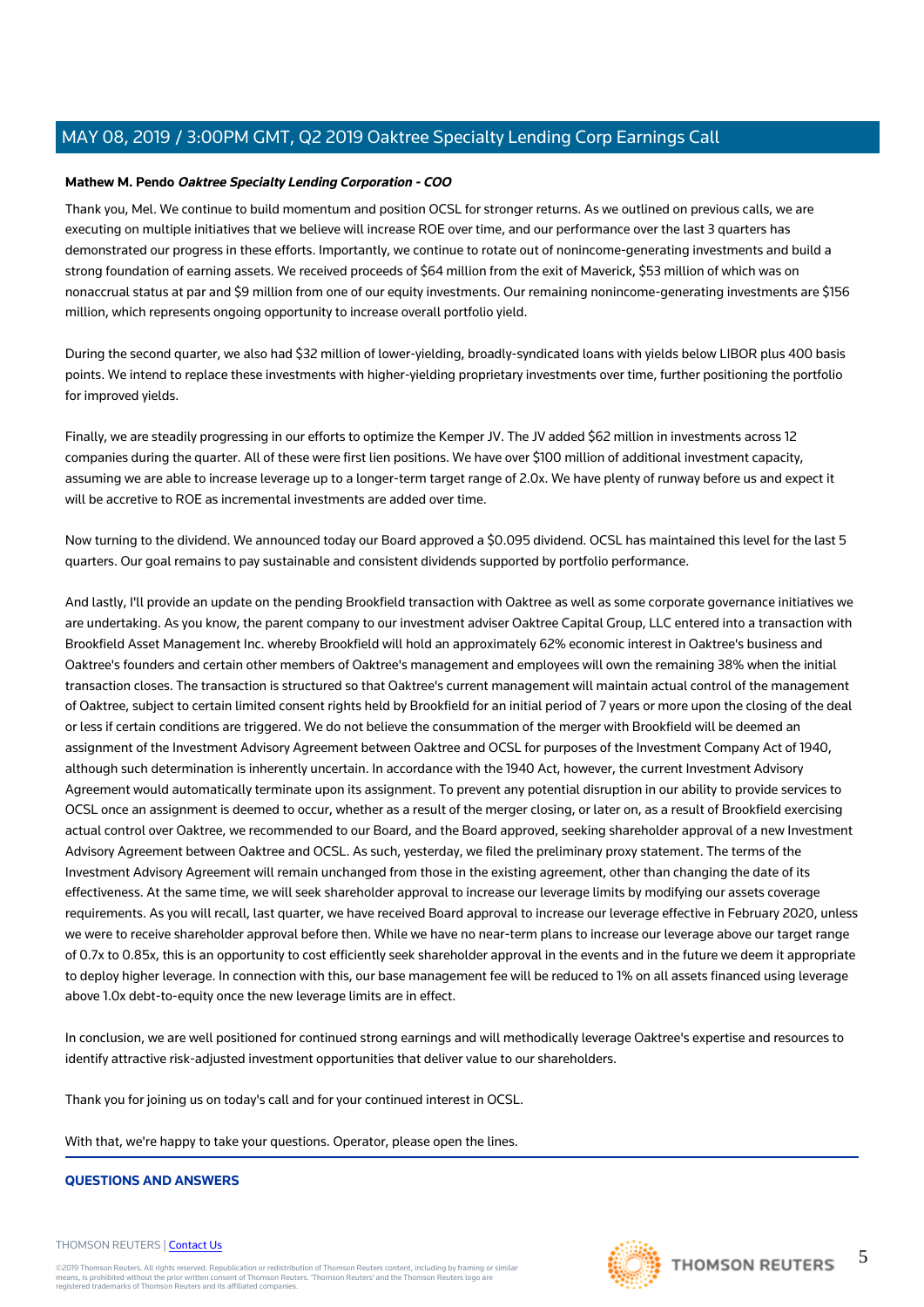## **Operator**

(Operator Instructions) Our first question comes from Rick Shane of JPMorgan.

## **Richard Shane JP Morgan Chase & Co, Research Division - Senior Equity Analyst**

Just want to think about dividend and capital policy. Obviously, you carried the dividend forward for the next quarter. Given the NAV accretion today that we saw, I'm curious if at some point will you consider buying back shares or instituting some sort of repurchase program? I realize that there are liquidity challenges, I realize that it's still a relatively small capital base. But given the opportunities that you're describing, does it make sense to start returning capital that way?

## **Mathew M. Pendo Oaktree Specialty Lending Corporation - COO**

It's Matt. Thanks so much for the question. I think we discuss it every quarter with our Board. I think the point you made regarding liquidity, just to emphasize, that's liquidity in underlying shares not liquidity of the company. We focus on liquidity in underlying shares, we also focus on our credit rating and the share repurchase impact to that. For those reasons to date, we haven't done anything on the share repurchase side but continue to talk to the Board about it. In terms of the dividend, we were -- as we discussed, we were focused on sustainable cash earnings and the dividend is generated from -- that came from the portfolio to pay out the dividend. As Mel mentioned, during the quarter, there was about \$6 million of OID primarily from Dominion. So we're thoughtful about that as we think about our dividend and capital strategy.

## **Edgar Lee Oaktree Specialty Lending Corporation - CEO & CIO**

Rick, it's Edgar here. If I can just add to what Matt mentioned. One other consideration is, we consider our availability under our revolving credit facilities and our other facilities as an asset for shareholders. You can imagine in the environment that we're experiencing right now where equities are swinging 400 points in a day that should we have a sustained sell-off in the equity markets that led to a sustained sell-off in the credit markets that it could create great opportunities to extend capital to various companies out there. And so preserving that dry powder is very valuable to us and while we want to make sure that we're efficient to round our capital structure and cost of capital, we also are mindful of where we are in economic cycle and credit cycle and making sure that we have the capital available to actually make great investments when others can't.

## **Richard Shane JP Morgan Chase & Co, Research Division - Senior Equity Analyst**

Totally get it. Look, it's a difficult -- it's a balancing act, we get that. And we also realize, ultimately, I don't think your intention -- your long-term intent would be to grow the capital base. I'm just trying to figure out if it makes sense to take a step or 2 back to take several steps forward down the road. And you're right, if there's opportunity that presents itself, a month from now, then that's a missed window, but there is value on the table right there today too.

## **Edgar Lee Oaktree Specialty Lending Corporation - CEO & CIO**

Absolutely, and we don't disagree with your thoughts around that. It is a complex equation with a lot of inputs and various constituencies that we think about, but as Matt mentioned, it's something that we talk about at all of our board meetings and consider, and something that we wouldn't rule out. But again, as you mentioned, it's just the math of it all and being thoughtful about how and when -- if we were to do something like that.

## **Operator**

(Operator Instructions) Our next question comes from Finian O'Shea from Wells Fargo.

## **Finian O'Shea Wells Fargo Securities, LLC, Research Division - Associate Analyst**

Just to follow, and touch on the dialogue you were just having on buybacks is another element here of how might think of your current portfolio given the outcomes you've had? You can look at names now like Cenegenics or Advanced Pain and maybe you view these as assets you're going to get paid back on. Any commentary on how that might play into you delaying a potential buyback in your strategy?

## **Edgar Lee Oaktree Specialty Lending Corporation - CEO & CIO**

No, no, if that would be the main driver of it, but definitely it's a consideration about the amount of proceeds we receive back from any one given quarter in our net deployment and what our outlook is for the near-term and medium-term investing environment. So I would

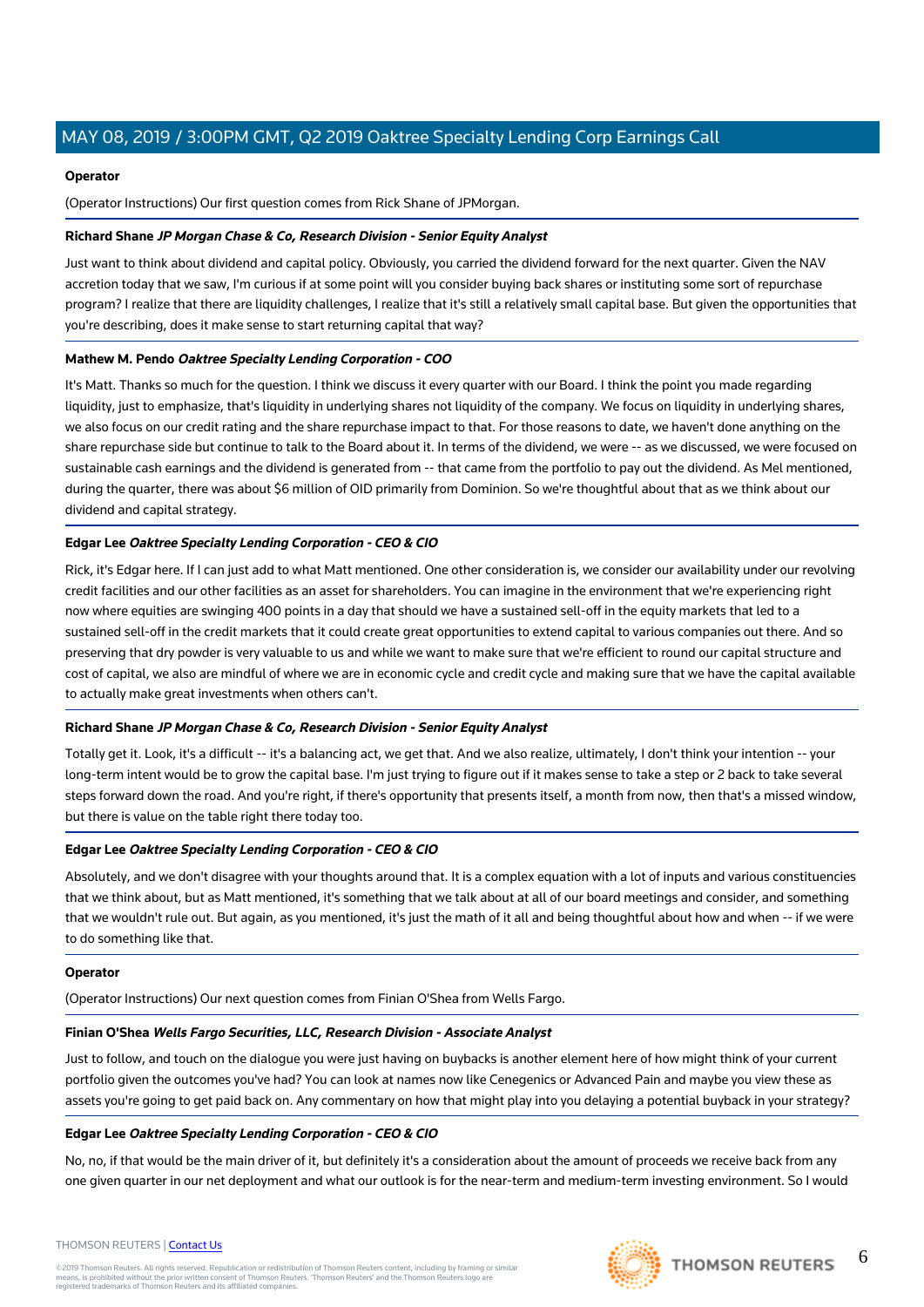say that your observation generally about the pace at which we have a return of capital from various investments would factor in, but wouldn't be the only driver there.

#### **Finian O'Shea Wells Fargo Securities, LLC, Research Division - Associate Analyst**

Sure. And then just another on the middle market sponsor club deals you mentioned this quarter. Assuming you found those to be attractive risk-adjusted returns, would you say that, that was sort of a function of the market environment in terms of those assets appearing attractive to you enough to go into the wheelhouse of core middle-market sponsor? Or is this more a function of you migrating that way now that there's been a good amount of rotation?

## **Edgar Lee Oaktree Specialty Lending Corporation - CEO & CIO**

So we've always communicated with investors that we're a little bit different than the traditional BDC in that matter from a number of different perspectives. But in terms of the way that we think about deploying our capital, we not only look at traditional sponsor acquisition financing, but just given the breadth of our platform, that means that we can look at much broader universe of opportunities, including more opportunistic direct lending, whether it's rescue loans, bridge loans, public company loans, loans to family offices. So we have a very broad range of opportunities that we look at. In any given quarter, we see billions of dollars of opportunity and it's not so much that we say we're going to make a macro call on sponsored direct lending looks better than non-sponsored backed direct lending, but rather we're looking at each individual investment one by one and assessing how does that add or subtract from the overall BDC portfolio and making that assessment of whether that is a good fit or not for the BDC. And it just happened to be that we found a couple of opportunities this quarter that were something that we consider were attractive and that we thought would be additive to the portfolio and the mix of risk characteristics that we're trying to manage for in the portfolio.

#### **Finian O'Shea Wells Fargo Securities, LLC, Research Division - Associate Analyst**

Edgar, just one more, if I may. And forgive me if you mentioned this, the fees waived this quarter, is that fair to think about as offsetting your Part II incentive fee?

#### **Mel Carlisle Oaktree Specialty Lending Corporation - CFO & Treasurer**

This is Mel, I'll take that one. Yes. As I stated in my prepared comments, we accrued \$8.2 million of Part II incentive fees and we had an equal offset in the form of a waiver.

#### **Operator**

Our next question comes from Ryan Lynch of KBW.

#### **Ryan Lynch Keefe, Bruyette, & Woods, Inc., Research Division - MD**

This is the first quarter that I can remember in a while that you guys have actually had pretty substantial growth in your senior loan fund, obvious the asset classes -- last asset class that goes in is a little bit different than the asset there on your balance sheet. Can you just talk about what you guys were seeing this quarter that allowed you guys you have pretty significant growth?

## **Edgar Lee Oaktree Specialty Lending Corporation - CEO & CIO**

We don't know if there is any one item that we saw, but I'd say, generally there is a couple of factors that fed into our thought process there. One, we are working -- the partnership with Kemper has been great. They've been great partners. We just finished up our quarterly call with them or board call with them. I think both Oaktree and Kemper couldn't be happier with how this partnership is working. So that really sets the tone now that we've had time to work with them is something that we would like to grow with them specifically. Two, I would say that we are mindful of wanting to get back to a position where the vehicle can start making dividend payments, which we think would be highly accretive to our shareholders. And so we have mapped out a plan to get us to a good position there, hopefully, over the coming quarters. And, three, if you look at the overall credit markets, starting in January, or as all of you know, at the end of December, we saw some pretty severe weakness in the credit markets. And many funds were sitting on a significant amount of cash. By the time we got to January, we started seeing a significant amount of that cash needing to be deployed, especially in the high-yield market. And we saw high yield -- fixed-rate high-yield bonds rebound in price quite dramatically and that momentum didn't stop, and obviously, the Federal Reserve's commentary helped propel those fixed-rate bonds forward. But if you look at the overall syndicated loan market, there were significant outflows. That were occurring as there were various investors who took the view that there might be a potential interest

#### THOMSON REUTERS | [Contact Us](https://my.thomsonreuters.com/ContactUsNew)



7